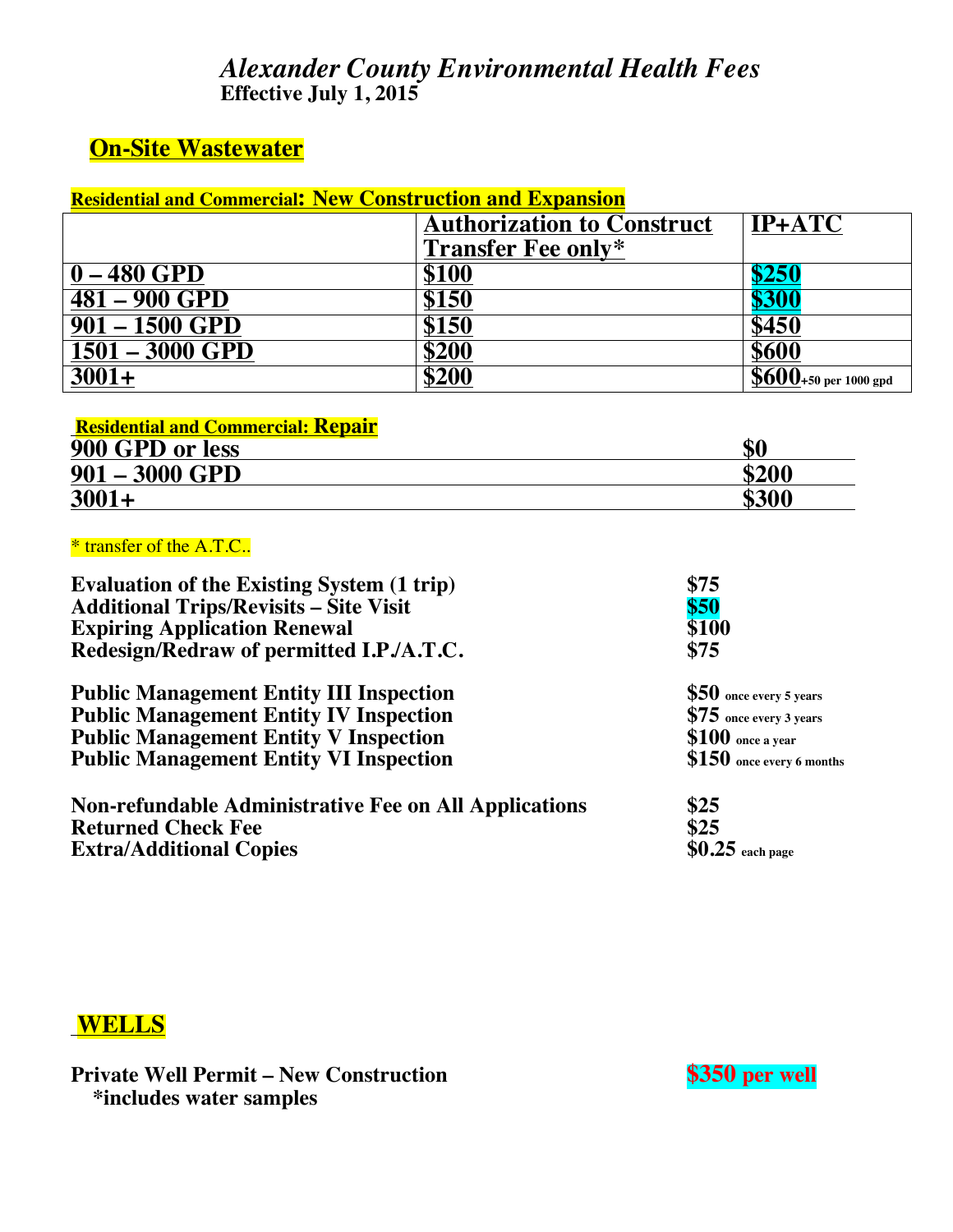## *Alexander County Environmental Health Fees***Effective July 1, 2015**

| <b>** if V.O.C.</b> test needed (Volatile Organic Compound) | \$150 additional |
|-------------------------------------------------------------|------------------|
| as required by NC General Statute                           |                  |
| <b>Additional Site Visits</b>                               | \$50             |
| <b>Well Repair</b>                                          | <b>No Charge</b> |
| <b>Well Abandonment</b>                                     | \$100            |
| <b>Agricultural Well (Non-Human Consumption)</b>            | <b>No Charge</b> |
| *Documentation required                                     |                  |
|                                                             |                  |

#### **Water Samples**

| <b>Bacteriological</b>  | \$75  |
|-------------------------|-------|
| Inorganic               | \$100 |
| <b>Nitrate</b>          | \$75  |
| <b>Fluoride</b>         | \$75  |
| <b>Volatile Organic</b> | \$250 |
| <b>Petroleum</b>        | \$250 |
| <b>Pesticide</b>        | \$250 |

**\*There will be no charge assessed to individual water samples provided that a physician's written request is submitted and the water sample is part of the necessary diagnostic procedure.**

| <b>Non-refundable Administrative Fee on All Applications</b> | \$25              |
|--------------------------------------------------------------|-------------------|
| <b>Returned Check Fee</b>                                    | \$25              |
| <b>Extra/Additional Copies</b>                               | $$0.25$ each page |

## **Food and Lodging**

| <b>Plan Review:</b>                              |       |
|--------------------------------------------------|-------|
| --Restaurant                                     | \$250 |
| --Food Stand                                     | \$250 |
| --Meat Market                                    | \$250 |
| --Renovations (all <b>applicable</b> facilities) | \$150 |

**Temporary Food Establishments (TFE) Application and/or Permits \$75 \$75**